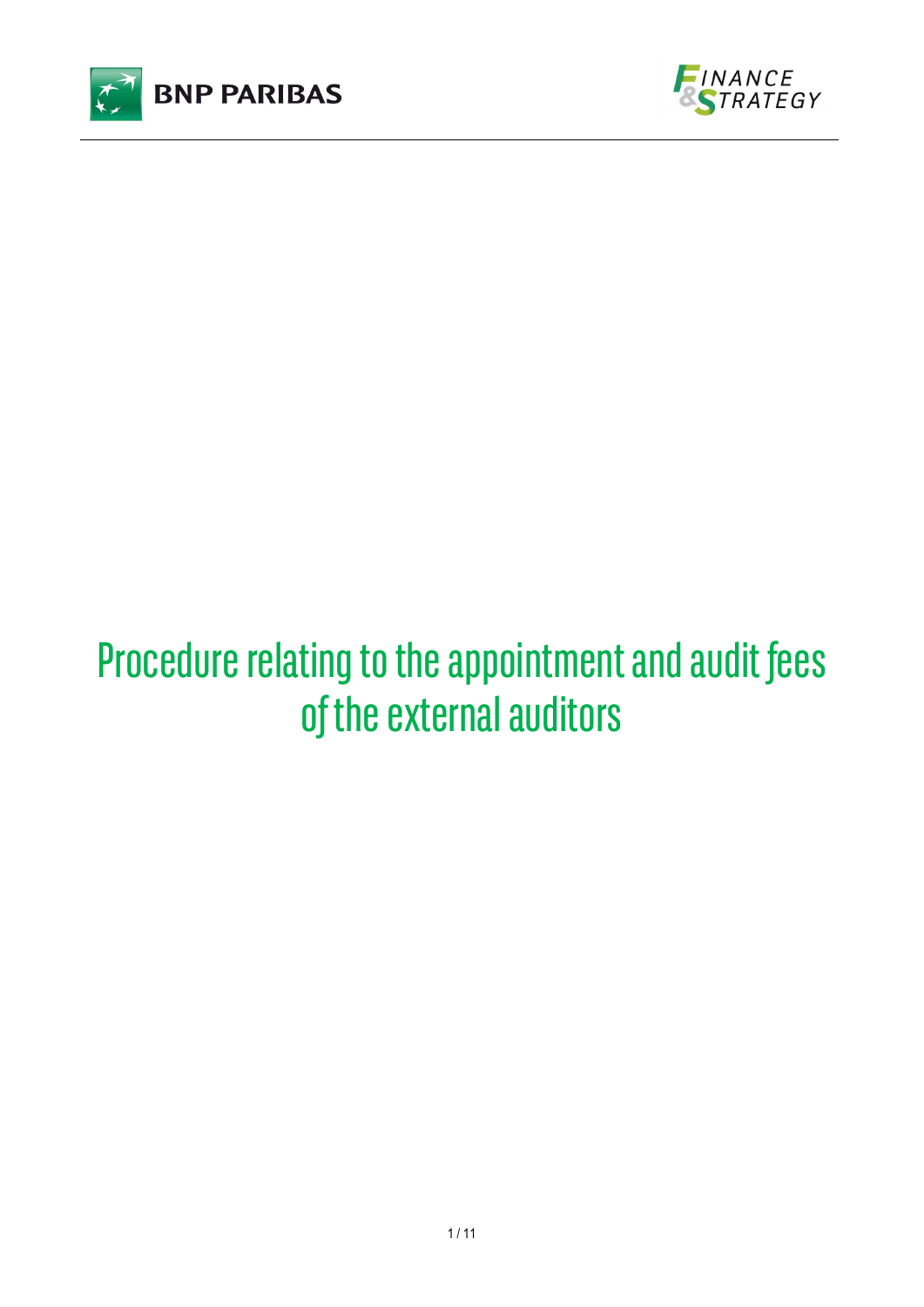



| Issuer                   | FINANCE & STRATEGY - Finance Steering & Controls - Standards & Controls - Group<br>Financial Controls - Financial Control, Certification and Audit Affairs (FC <sup>2</sup> A <sup>2</sup> ) |
|--------------------------|----------------------------------------------------------------------------------------------------------------------------------------------------------------------------------------------|
| <b>Business activity</b> | Permanent control                                                                                                                                                                            |
| Affected Process(es)     | PR00003 - Finance                                                                                                                                                                            |
| Risk Area (s)            | L1-RIT0003 Finance                                                                                                                                                                           |
| Keywords                 | Accounting control; External auditors; Audit fees                                                                                                                                            |

| Level                    | 2                                                                                                                                                          |
|--------------------------|------------------------------------------------------------------------------------------------------------------------------------------------------------|
| Type of procedure        | Policy                                                                                                                                                     |
| <b>Application Scope</b> | BNP Paribas Group, All entities within the Group                                                                                                           |
| <b>Access Conditions</b> | Internal                                                                                                                                                   |
| Editor                   | Group Financial Controls - Financial Control, Certification and Audit Affairs (FC <sup>2</sup> A <sup>2</sup> )                                            |
| Validator                | Marie-Aude KAHN RIMBEUF - Head of Group Financial Controls (FINANCE & STRATEGY -<br>Finance Steering & Controls - Standards & Controls) (F&S-FS&C-S&C-GFC) |

| Reference                                        | GF0014EN                                     |
|--------------------------------------------------|----------------------------------------------|
| Version                                          | V8                                           |
| Validation date                                  | 28/06/2021                                   |
| Maturity date                                    | 28/06/2024                                   |
| Effective date (and date of<br>previous version) | 28/06/2021 (previous version V7: 11/09/2018) |

| Higher level procedures   | DG0025 - Responsibilities Charter for the Finance Function of BNP Paribas Group                                                      |
|---------------------------|--------------------------------------------------------------------------------------------------------------------------------------|
| Related procedures        | GF0026 - Policy related to the independence of the external auditors of the BNP Paribas Group,<br>including their respective network |
|                           | GF0034 - Procedure for alert in case of qualified opinions issued by the external auditors                                           |
| Evidence for consultation | <b>NIL</b>                                                                                                                           |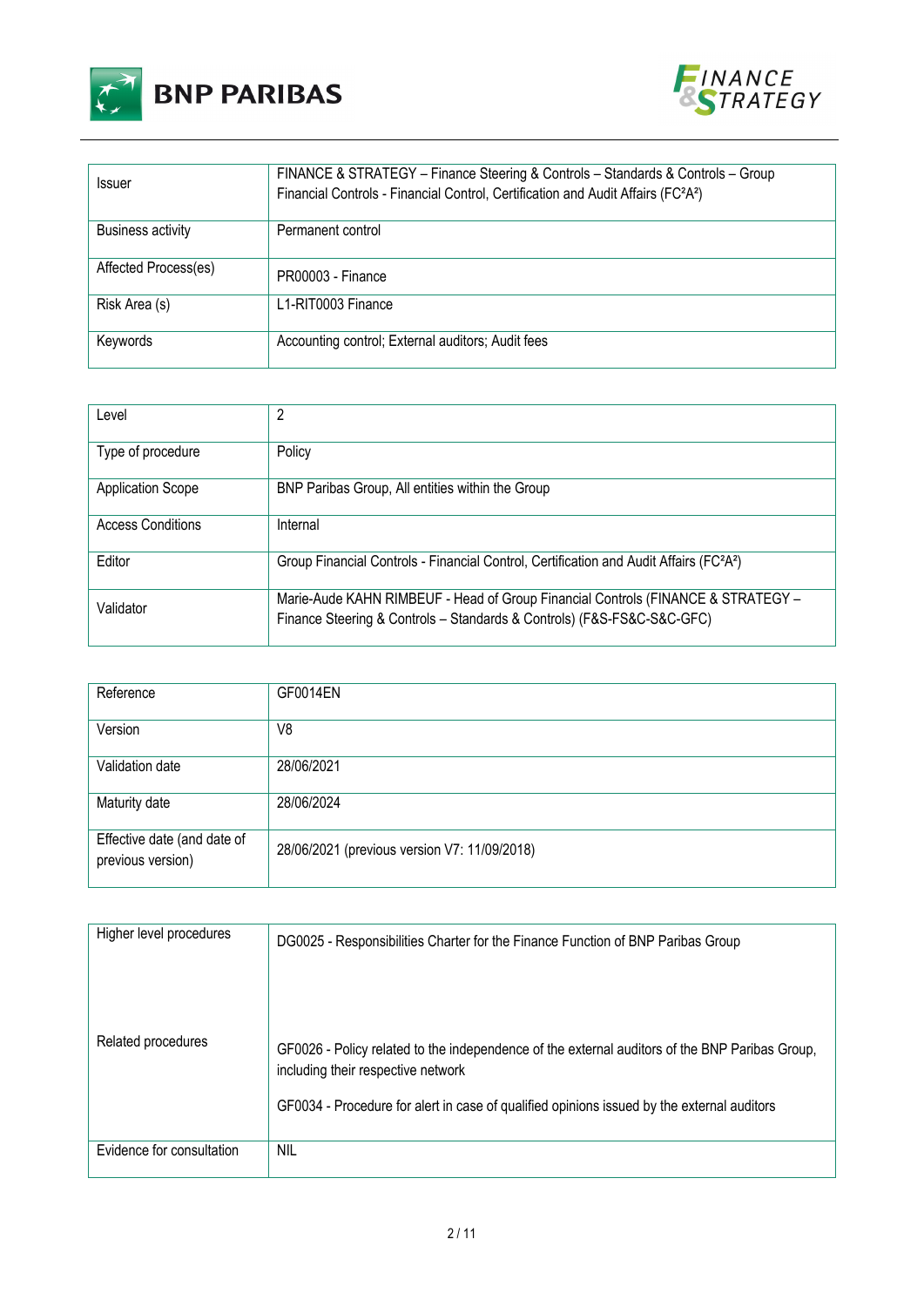



# **CONTENTS**

| 1. |      |  |
|----|------|--|
| 2. |      |  |
|    | 2.1. |  |
|    | 2.2. |  |
|    | 2.3. |  |
| 3. |      |  |
|    | 3.1. |  |
|    | 3.2. |  |
|    | 3.3. |  |
| 4. |      |  |
| 5. |      |  |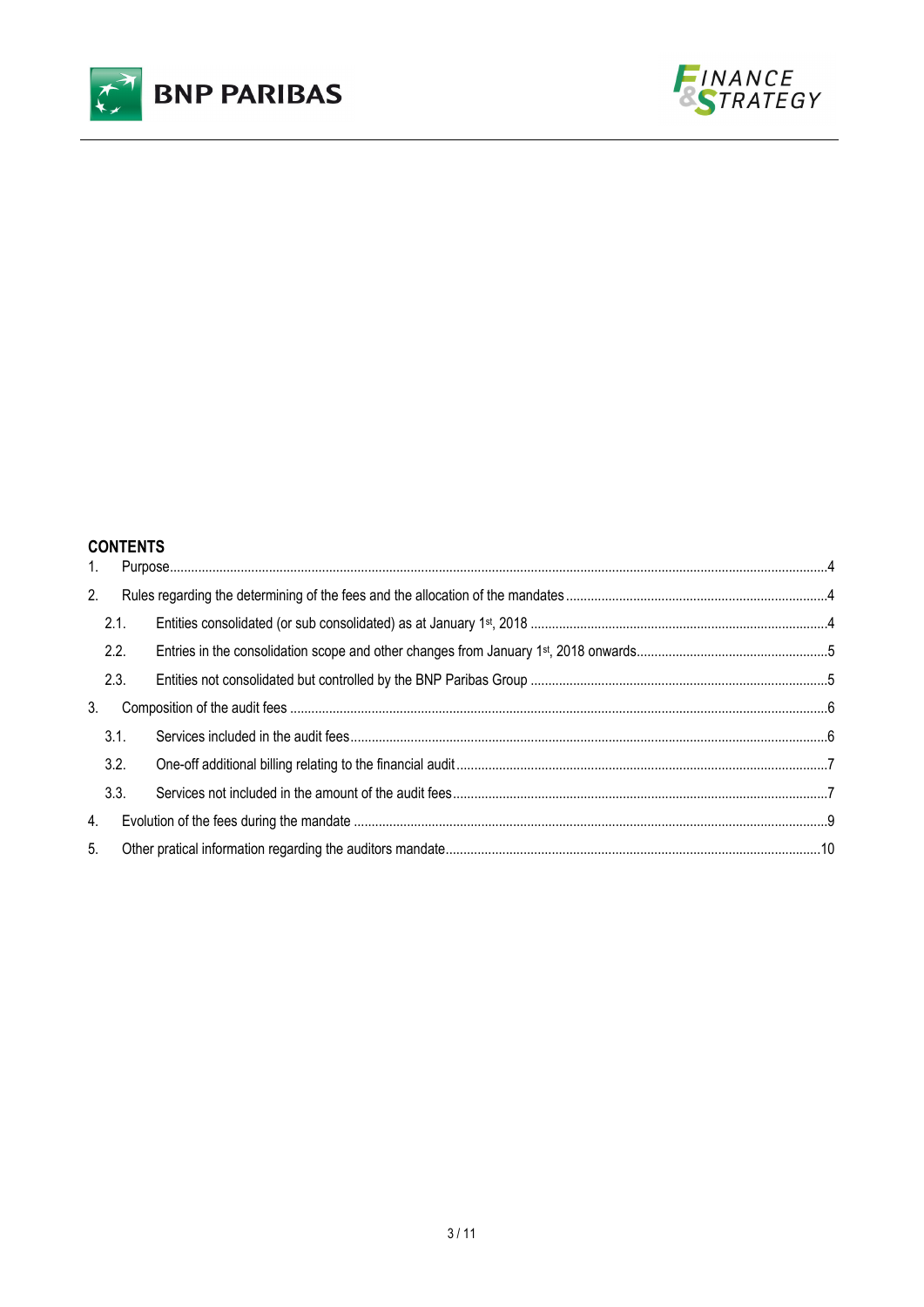



# **1. PURPOSE**

This procedure lays out the rules to be followed-up regarding the appointment of the external auditors of the entities, the evolution of their fees and the work to be performed by them during their mandate.

This procedure is applicable to all consolidated entities that are controlled by the Group (fully consolidated and consolidated by equity method for thresholds), including entities that are sub-consolidated. For the entities controlled but non-consolidated (for thresholds), please refer to paragraph 2.3.

# **2. RULES REGARDING THE DETERMINING OF THE FEES AND THE ALLOCATION OF THE MANDATES**

## **2.1. Entities consolidated (or sub consolidated) as at January 1st, 2018**

The nomination of the external auditors of BNP Paribas Group is decided by the Board of Directors and approved by the annual BNP Paribas SA Shareholders General Meeting following an appointment process organised under the supervision of the Group Financial Statements Committee of BNP Paribas Group. This appointment process led to the renewal of Deloitte, Mazars and PricewaterhouseCoopers for the period from January 1<sup>st</sup>, 2018 to December 31<sup>st</sup>, 2023. Their mandate will end at the BNP Paribas SA Shareholders General Meeting reviewing the financial statements for the year 2023.

The scope of the renewal included:

- All entities within the consolidation scope of the BNP Paribas Group as at January 1<sup>st</sup> 2018, including sub consolidated entities controlled by the Group at (or above) 50 %. Thus, the entities controlled exclusively by the Group (fully consolidated or with a simplified approach by equity method) or jointly controlled (consolidated by equity method) when an agreement is in place with the partner, are included in the scope;
- Entities included in a sub consolidation for local purposes (both in France and abroad) even if they are not consolidated for the Group purposes.

The amount of fees remains unchanged. The ones reported as recurring in 2017 are the reference to which is added each year the impact of inflation, on the basis of rates published by the IMF. The rates are communicated every year by FINANCE & STRATEGY – Finance Steering & Controls – Standards & Controls – Group Financial Controls to the entities included in the scope of this procedure.

*As a reminder, the entities report their budget to FINANCE & STRATEGY – Finance Steering & Controls – Standards & Controls – Group Financial Controls using the Matisse consolidation tool (L3 packages):* 

- *in May, to confirm the amount of the audit fees of the current year after addition of the inflation rate;*
- *in November, to confirm the actual audit fees for the current year as well as the ones for services other than those required for their statutory audit engagement provided by firms part of the Group auditors (for the latter, refer to the Group procedure regarding BNP Paribas external auditors independence policy – GF0026).*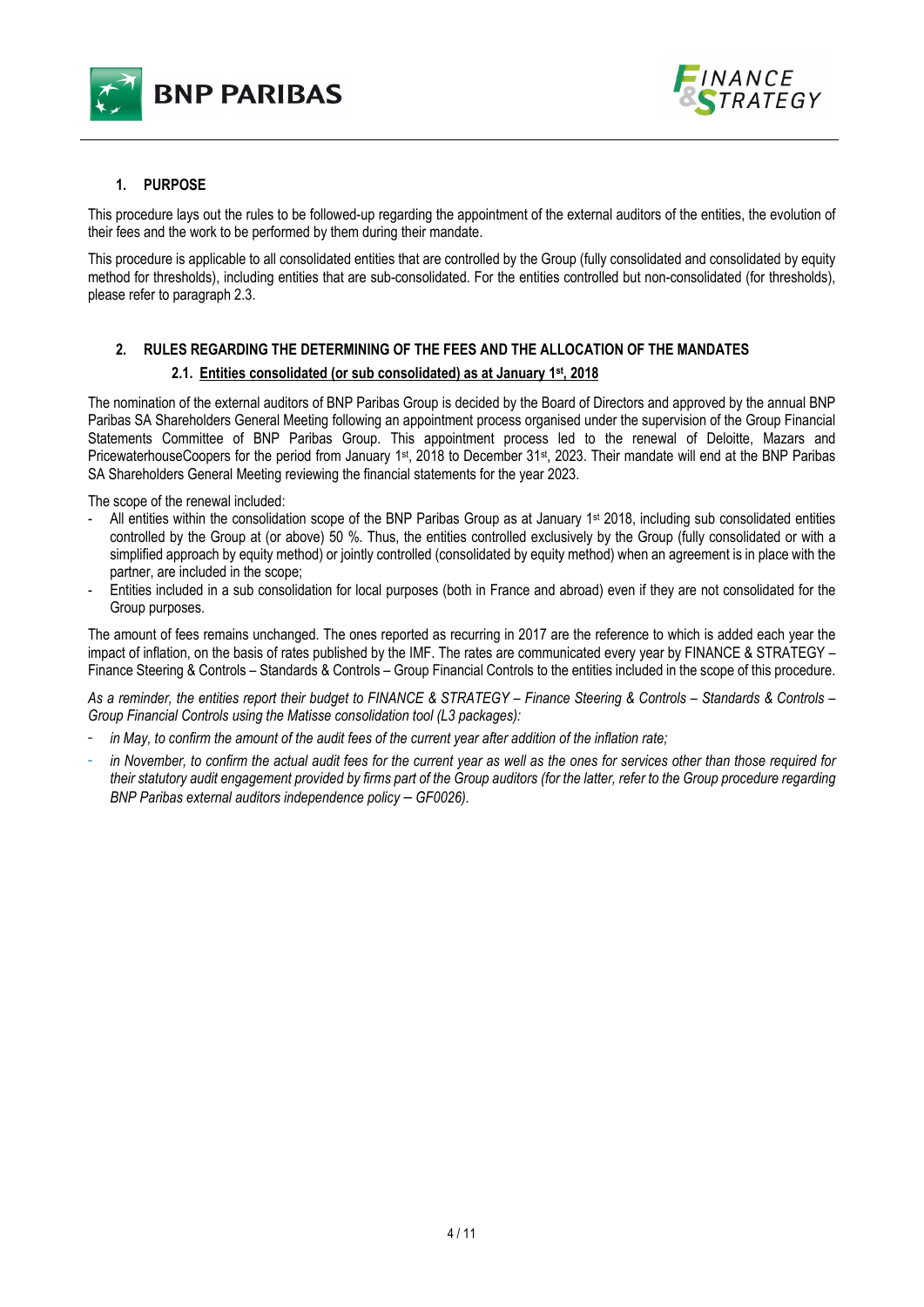



#### **2.2. Entries in the consolidation scope and other changes from January 1st, 2018 onwards**

*Reminder: external auditors for BNP Paribas Group entities must be part of the network of the Group auditors, namely Deloitte, Mazars and PricewaterhouseCoopers firms, except in cases duly and formally justified and validated by FINANCE & STRATEGY – Finance Steering & Controls – Standards & Controls – Group Financial Controls (ex: no possibility to find an agreement with the partner in case of joint control; requirement for rotation due to local regulatory constraints that prevents the reappointment of a member of the Group auditor).* 

#### Entries in the consolidation scope

For all entities entering the consolidation scope after December 31st 2017, FINANCE & STRATEGY – Finance Steering & Controls – Standards & Controls – Group Financial Controls validates the appointment of the external auditor(s), based upon the proposal of the Business line / Territory. The auditors must be chosen among the Group auditors in accordance with the allocation rules of the Business line / Territory used for the repartition defined at 2018 renewal of the mandates between the Group external auditors. If the use of these allocation rules leads to the possibility to appoint several firms, the entity will organise a selection process.

#### Other changes

In the case where mandates expire during the 2018-2023 period (ex: annual mandates), firms in charge of the 2018 mandate must be renewed (except if they were not part of the Group auditors: in this case, a Group auditor should be designated according to the criteria mentioned in the above paragraph).

On the other hand, if local constraints (maximum length of a mandate for example) lead to the need to change auditors during the 2018-2023 period, FINANCE & STRATEGY – Finance Steering & Controls – Standards & Controls – Group Financial Controls validates the appointment of the external auditor(s), based upon the proposal of the Business line / Territory. The auditors must be chosen among the Group auditors in accordance with the allocation rules of the Business line / Territory used for the initial repartition of the mandates between the Group external auditors, on the basis of the budget allocated previously. Meaning that if a Business line has two auditors, the preferred choice would be one of these two, avoiding choosing locally Group auditor not involved in the Business line centrally. Finally, financial transactions (ex: merger/ sales/acquisitions) can lead to review mandates and/or fees (see. § 4 on this topic).

In all cases, the amount of fees negotiated locally by the Business line/Territory must be validated by FINANCE & STRATEGY – Finance Steering & Controls – Standards & Controls – Group Financial Controls.

#### **2.3. Entities not consolidated but controlled by the BNP Paribas Group**

It is recommended that entities not consolidated but controlled by the BNP Paribas Group appoint external auditors that belong to Group external audit firms (Deloitte, Mazars and PricewaterhouseCoopers) or are affiliated with their networks. At mandate renewal, the choice of auditors, the level of the fees and the audit work covered, determined locally for these entities, must

be reviewed by the Divisions and Business lines, according to a process defined at their level with no requirement for a prior review by FINANCE & STRATEGY – Finance Steering & Controls – Standards & Controls – Group Financial Controls, that can be informed if requested. Subsequent changes in the entities fees, if any, will as well be approved by the Divisions and Business lines concerned.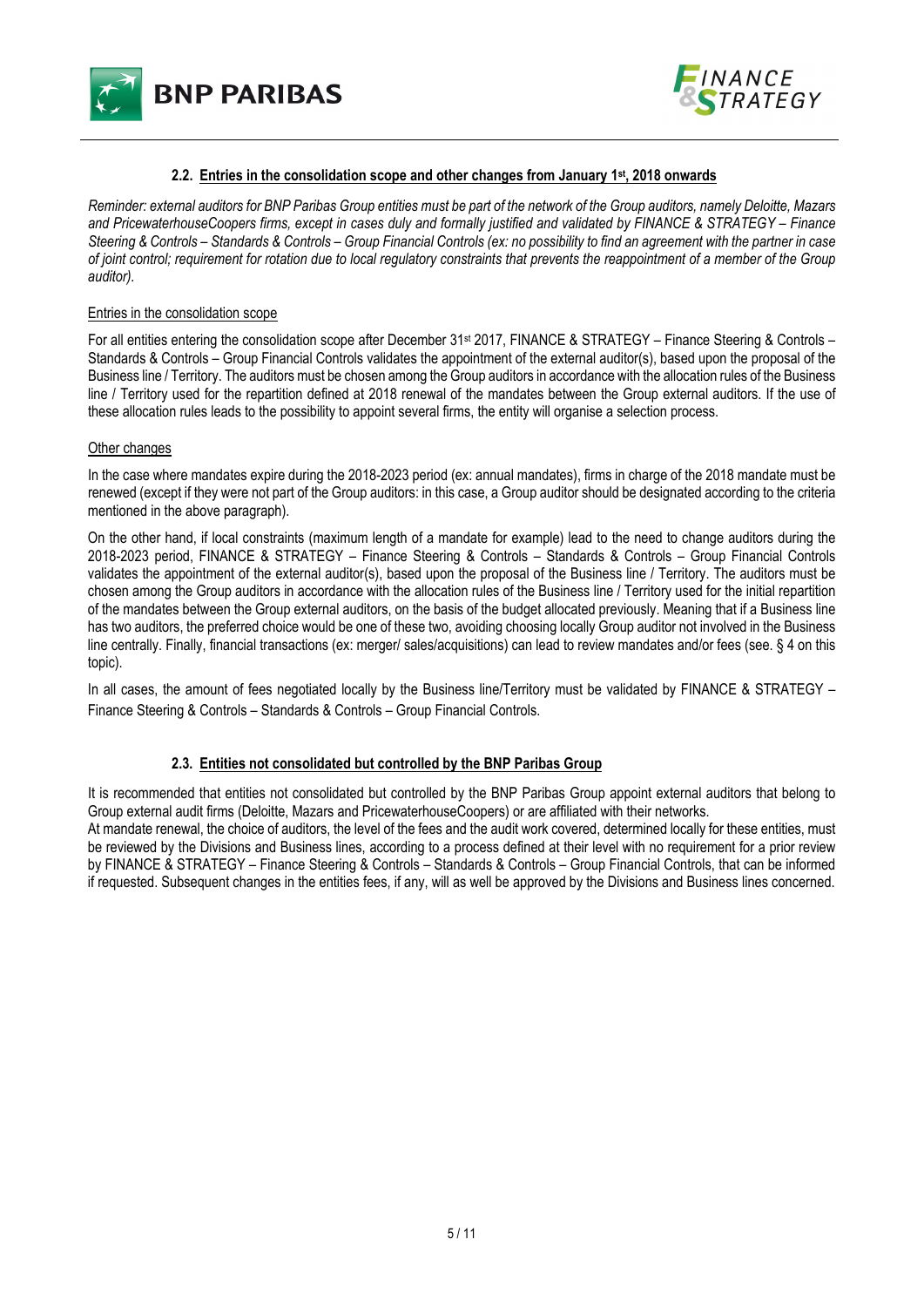



# **3. COMPOSITION OF THE AUDIT FEES**

This section specifies the work included in the audit fees, those that are excluded and those for which the auditors could bill additional fees. These rules have been agreed with the Group external auditors during the mandate renewal process for 2018-2023.

## **3.1. Services included in the audit fees**

The selected audit firms have to complete the necessary audit work on the financial statements of the entities of the BNP Paribas Group. This audit work, which may cover (depending on the situation of each entity) the quarterly, half yearly, and / or yearly financial statements is structured as follows:

#### - Audit work for the purposes of the BNP Paribas Group and its sub groups

Their content is defined by the auditors of the BNP Paribas Group and its sub groups, in the BNP Paribas Group audit instructions sent to the auditors of the entities, which are circulated to the entities and published on the FINANCE & STRATEGY – Finance Steering & Controls – Standards & Controls – Group Financial Controls intranet<sup>1</sup>. These instructions apply to the entities according to their category ("scope" graded from 1 to 52), which is defined by the auditors of the BNP Paribas Group and its sub groups according to criteria linked to financial data and some characteristics or risk areas.

#### *-* Audit work for entity local purposes

The audit fees include as well all the audit requirements for the entity in view of local rules, in France as well as in other countries: audit / limited review of the consolidated financial statements, audit of statutory accounts, audit or review of regulatory reportings…The extent of the audit work depends on the local context, and is not covered by the Group audit instructions, which concern only the audit work on the entity's reporting necessary for the consolidated financial statements and the statutory accounts of BNP Paribas SA, and of the sub groups (as well, categories used in the audit instructions do not apply in this case). Finally, materiality thresholds have to be assessed by the local auditors.

Further to the audit requirements for the local statutory or consolidated financial statements, the audit fees cover the audit work required to comply with other recurrent legal or regulatory requirements applicable as at January 1st, 2018. This includes for example the following elements:

- A report or a specific attestation (e.g.: in France : statutory auditors' report on the report prepared by the Chairman of the Board of Directors, special report on regulated agreements and commitments, on the ten high executive wages, report on clients assets protection3…)
- Review related to the financial information required because of an existing listing on a financial market (audit work linked to a new listing / to a specific operation is not included in this category)

In some cases, the external auditors may be required to review, or even to certify, the tax declarations for some entities of the Group when such work is required by local regulations.

|                                      | <b>Works related to consolidated</b><br>financial statements                                                                                                                                                                                                                                                                      | <b>Works related to</b><br>statutory<br>accounts                                     | <b>Works related to</b><br>regulatory<br>reporting                    |
|--------------------------------------|-----------------------------------------------------------------------------------------------------------------------------------------------------------------------------------------------------------------------------------------------------------------------------------------------------------------------------------|--------------------------------------------------------------------------------------|-----------------------------------------------------------------------|
| Audit work for entity local purposes |                                                                                                                                                                                                                                                                                                                                   |                                                                                      |                                                                       |
| <b>Audit category</b><br>1,2,3 or 4  | If the entity has to publish consolidated accounts<br>(ex: BNP Paribas SA, parent company of sub<br>group, $\ldots$ ):<br>- Audit of annual consolidated financial statements<br>- Limited review of half-yearly consolidated financial<br>statements<br>- Review of quarterly consolidated financial<br>statements (if required) | Audit or review of<br>statutory accounts in<br>local GAAP<br>(if local requirements) | Audit or review of<br>regulatory reporting<br>(if local requirements) |
| Audit category 5                     |                                                                                                                                                                                                                                                                                                                                   | N/A (no local statutory / regulatory requirement)                                    |                                                                       |

The following table recaps the audit work included in the audit fees of an entity:

https://weshare.group.echonet/sites/GED-Group-Finance/GCC/\_layouts/15/DocldRedir.aspx?ID=IDGF-1006041819-28.

<sup>&</sup>lt;sup>2</sup> Categories are defined in the audit instructions (category 1 corresponds to the most significant entities and/or subject to high level of inherent

risk).<br>These recurrent works (ex: client assets protection) are in some cases included in separate engagement letters. It is recommended, whenever possible, to include them in the general engagement letter and in the global audit budget. For the annual disclosure of audit fees (L3 package), they should be added to the amount of fees related to audit work.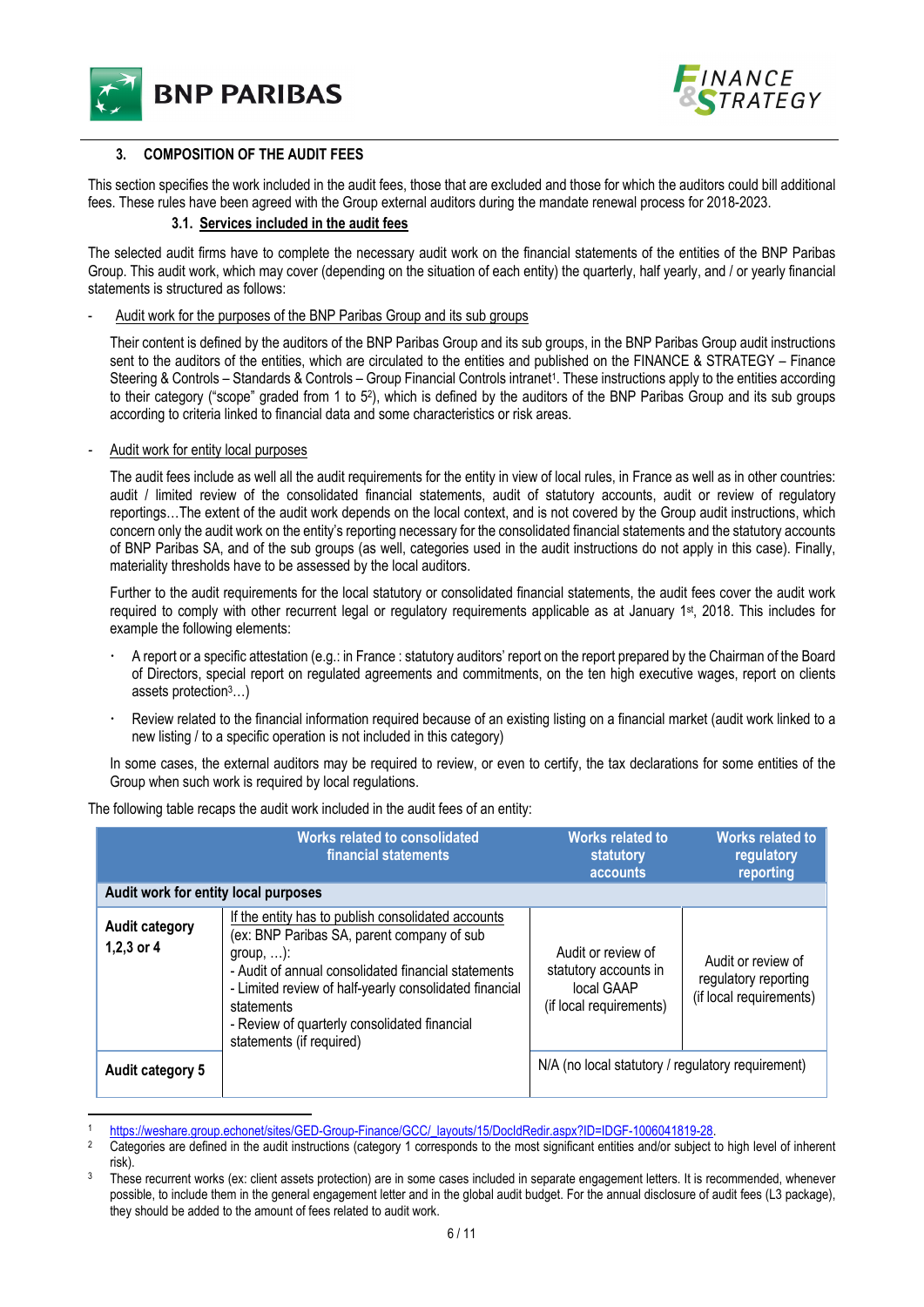



|                                       | If the entity does not have to publish consolidated<br>accounts: N/A                                                                                                                                                                                                                                                                                                                                              |                                                                                                                                             |     |  |
|---------------------------------------|-------------------------------------------------------------------------------------------------------------------------------------------------------------------------------------------------------------------------------------------------------------------------------------------------------------------------------------------------------------------------------------------------------------------|---------------------------------------------------------------------------------------------------------------------------------------------|-----|--|
|                                       | Audit work for the purposes of the Group and its sub groups:                                                                                                                                                                                                                                                                                                                                                      |                                                                                                                                             |     |  |
| <b>Audit category</b><br>$1,2$ or $3$ | - "Early warning memorandum" (if necessary)<br>- Audit planning memorandum<br>- Pre-closing memorandum<br>- "Closing memorandum" and "Audit clearance" for<br>audit of Matisse reporting package as at 31/12<br>- Internal control memorandum<br>- Subsequent Event Review<br>- Anticipation memorandum and specified<br>procedures on key risks (March /June / September<br>for category 1, June for category 2) | For some Branches:<br>specific procedures on<br>the reporting package<br>in local GAAP of parent<br>company (BNP Paribas<br>SA, sub groups) | N/A |  |
| Audit category 4                      | - No audit of Matisse reporting package<br>(audit works on statutory accounts)<br>- "Early warning memorandum" (if necessary)<br>- Internal control memorandum                                                                                                                                                                                                                                                    | N/A                                                                                                                                         |     |  |
| Audit category 5                      | - No audit of Matisse reporting package<br>- Annual specific procedures                                                                                                                                                                                                                                                                                                                                           | N/A                                                                                                                                         |     |  |

Finally, within the Group, some information systems and / or Back-Offices are centralized on one specific platform. The external auditors intervene directly on such platforms and are therefore required to perform the audit work necessary to issue a specific report to the local auditors in charge of the audit of entities concerned by these centralised platforms. This report needs to allow the local auditors to issue an opinion on the financial statements that they are auditing or, if required, to reply to the requests that regulators may formulate, especially with respect to the internal control framework in place.

The entities must ensure that the engagement letters issued by the local auditors take into consideration these elements.

# **3.2. One-off additional billing relating to the financial audit**

By exception, beyond the application of the inflation rate, one-off additional billing linked to the audit mission may be requested (NB: for recurring increases, refer to §4). It can be justified, for example, if additional work was deemed necessary in case of:

- a significant change in the IT systems requiring specific audit work linked to the migration whose extent exceeds the IT review planned in the usual audit procedure;
- a major failure in the internal control that leads temporarily to an insufficient audit trail;
- the unavailability of the information within usual deadlines or other significant difficulties due to the entity;
- a specific regulatory request.

To anticipate budget changes, it is recommended that entities make sure, during the exchanges for preparation of the annual audit, that audit work will be performed within the budget. If additional work is anticipated for one of the reasons listed above, it is key to set up the amount in advance.

In all cases, the entities must, after discussions with their external auditors, send a request to FINANCE & STRATEGY – Finance Steering & Controls – Standards & Controls – Group Financial Controls (concurrently, the local office of the concerned external auditors will transmit the request to their central audit team). Indeed, all one-off additional billing<sup>4</sup> requested by the external auditors must be approved by FINANCE & STRATEGY – Finance Steering & Controls – Standards & Controls – Group Financial Controls (*except for the entities not consolidated but controlled by BNP Paribas Group which were not in the scope of the global review for 2018-2023, see*  §2.3) that will notify the entities of the decision following an agreement with the central audit team. These one-off additional billings must be formalised by means of an engagement letter separate from the engagement letter for the core audit work.

# **3.3. Services not included in the amount of the audit fees**

In general, BNP Paribas Group considers that the following audit work is supplementary to the financial audit work:

- Non recurring or new recurring requirements for work to be performed by the auditors:
	- on matters not related to core audit work or the financial internal control environment;

<sup>4</sup> Increases under 1 K€ can be approved locally (information reported via the fees collection in May or November in the L3 package).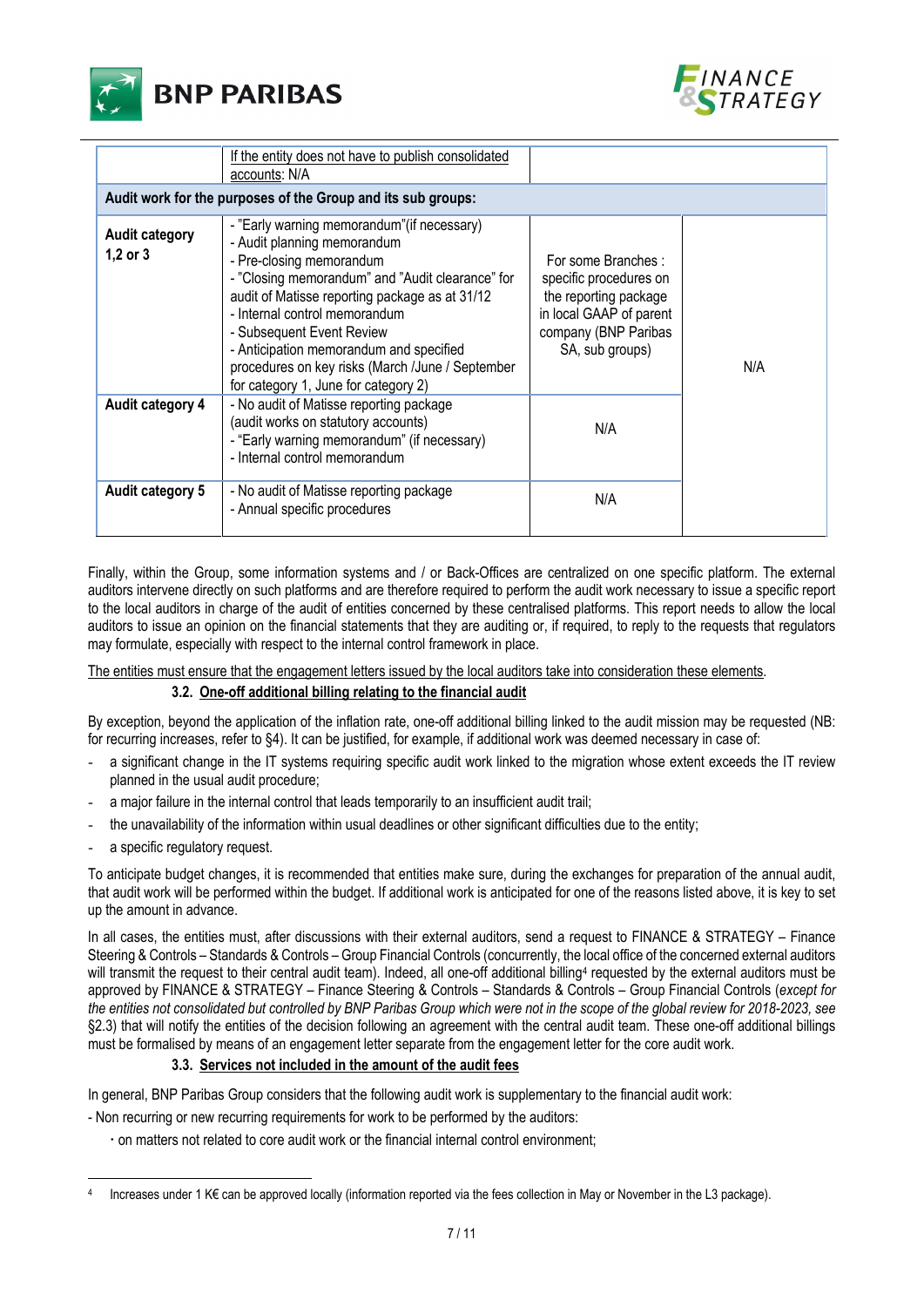



- on matters related to core audit work or the financial internal control environment if it is not necessary for the purpose of issuing an opinion on the local statutory financial statements or the consolidated financial statements (e.g.: more detailed review at the request of the entity, specific regulatory request…).
- Compliance and inspection work delegated to the statutory auditors by banking regulators on ethics or compliance issues (e.g.: missions regarding money laundering, fraud…), as well as on risk management processes (e.g.: credit risk, market risk…).
- Reliance letters regarding financial operations, comfort letters. For example, such attestations may be issued when ALM initiates securities issuance. The number of securities issuances and the comfort letters to be issued can change from one year to another. For this reason, these services are excluded from the audit fees. However, a framework agreement should be set up to establish a fees grid according to the work performed.
- Other legal reports performed for a specific operation based on intermediary financial information that is usually not subject to a regular audit.
- All other work performed by the auditors of the entity.

As a reminder, **these additional audit engagements not included in the financial audit fees of the entity must be preapproved by FINANCE & STRATEGY – Finance Steering & Controls – Standards & Controls – Group Financial Controls** using Fact tool, as requested in the "Policy related to the independence of the external auditors of the BNP Paribas Group, including their respective network" *–* GF0026 (Group procedure that can be consulted on the FINANCE & STRATEGY – Finance Steering & Controls – Standards & Controls – Group Financial Controls intranet and on Group procedures intranet).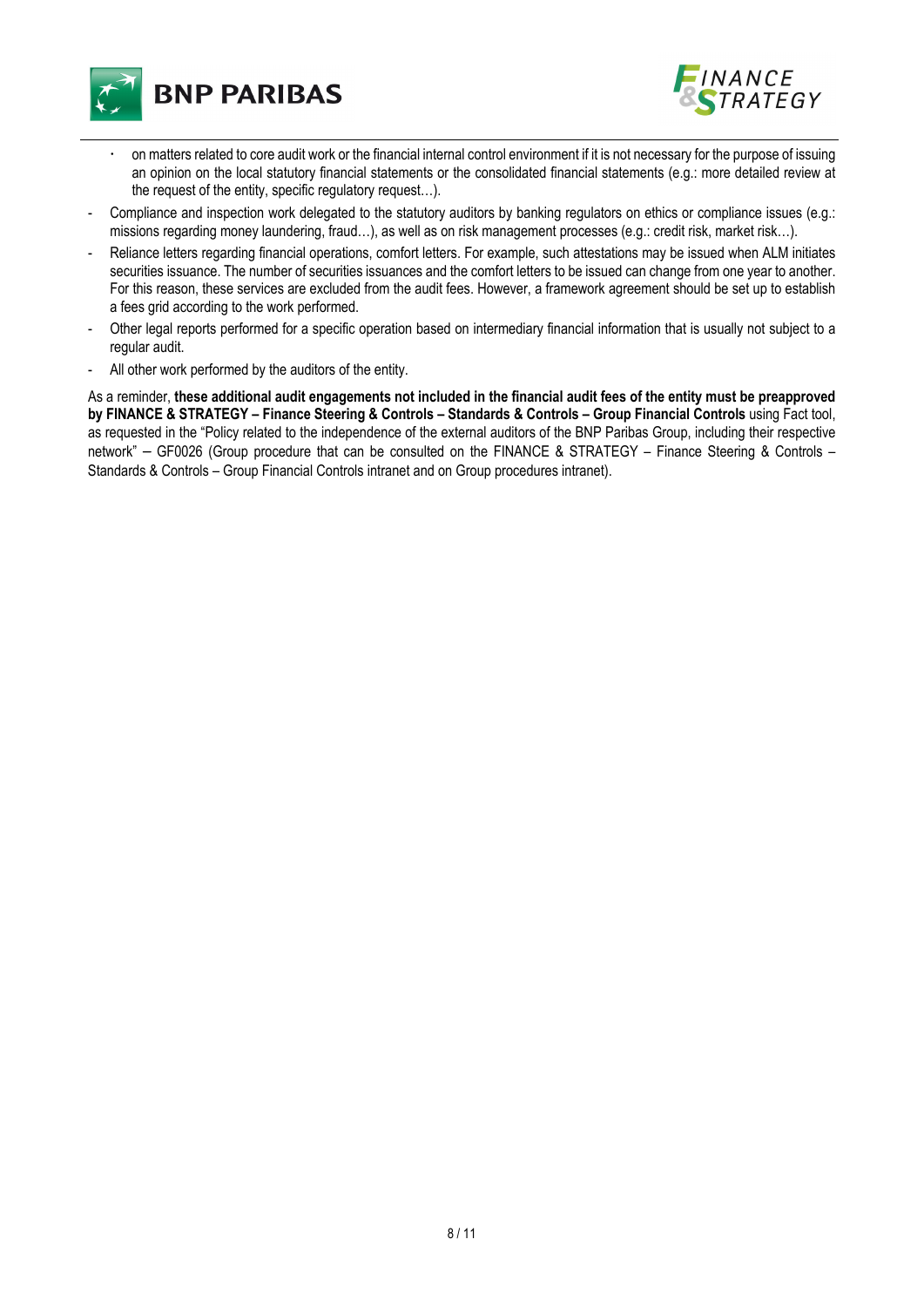**BNP PARIBAS** 



## **4. EVOLUTION OF THE FEES DURING THE MANDATE**

**In all cases, recurring** fees changes during the mandate must have the **prior approval of FINANCE & STRATEGY – Finance Steering & Controls – Standards & Controls – Group Financial Controls** (*except for the entities not consolidated but controlled by BNP Paribas Group which were not in the scope of the global review for 2018-2023, see* §2.3). For this, the entities must, after discussions with their external auditors, send a request to FINANCE & STRATEGY – Finance Steering & Controls – Standards & Controls – Group Financial Controls (in parallel, the local office of the concerned external auditors will transmit the request to their central audit team), that will notify the entities of the decision following an agreement with the central audit team.

Besides the inflation impact (see §2.1), the following events may impact – with an increase or a decrease - the fees originally set for the period 2018/2023:

#### - *New regulatory requirements: specific work requested by the regulators:*

The agreement for the renewal of the auditors' mandate does not cover the audit requirements which could result from new laws or new regulations issued by the local authorities after the negotiation with the external auditors, i.e. issued from January 1st, 2018. The work required in this context may be considered as supplementary to the agreed fees if the request is made during the year following the promulgation of the new law/regulation. In this case, a specific request for additional fees therefore needs to be sent by the entity to FINANCE & STRATEGY – Finance Steering & Controls – Standards & Controls – Group Financial Controls. It should however be highlighted that these new requirements can justify a possible increase in fees only if they lead to substantial additional procedures for the external auditor.

- Sale of an entity: the fees formerly allocated to this entity will be cancelled and therefore deducted from the global budget of the concerned audit firm.
- Merger among entities of the Group: the fees allocated to the new entity will take into account the synergies resulting from the merger.
- Acquisition of a new entity: a local review of the fees will lead to a proposal for a new budget.
- *Acquisition Sale of an activity or significant financial operation:* the budget of the audit firm performing the work will be reviewed in the case where the operation represents an important increase or decrease to the risks or volumes of the activity (based on local criteria).
- **Significant variation in the activity:** if the change in activity is significant, the fees allocated to the entity will be reviewed, upward or downward.

It should be noted that a change in the audit scope category for an entity, which is determined by the Group external auditors, does not have any automatic effect on the budget. When it is linked to the volume of activity and to financial stakes, it is indeed included in the criteria above.

During the mandate, changes that could occur in the external auditors professional standards cannot have any direct impact on the amount of audit fees. However, the impact in terms of new audit work related to the implementation of professional standards that would be imposed by an independent authority and that would have a legal impact will have to be discussed with FINANCE & STRATEGY – Finance Steering & Controls – Standards & Controls – Group Financial Controls if the impact is material.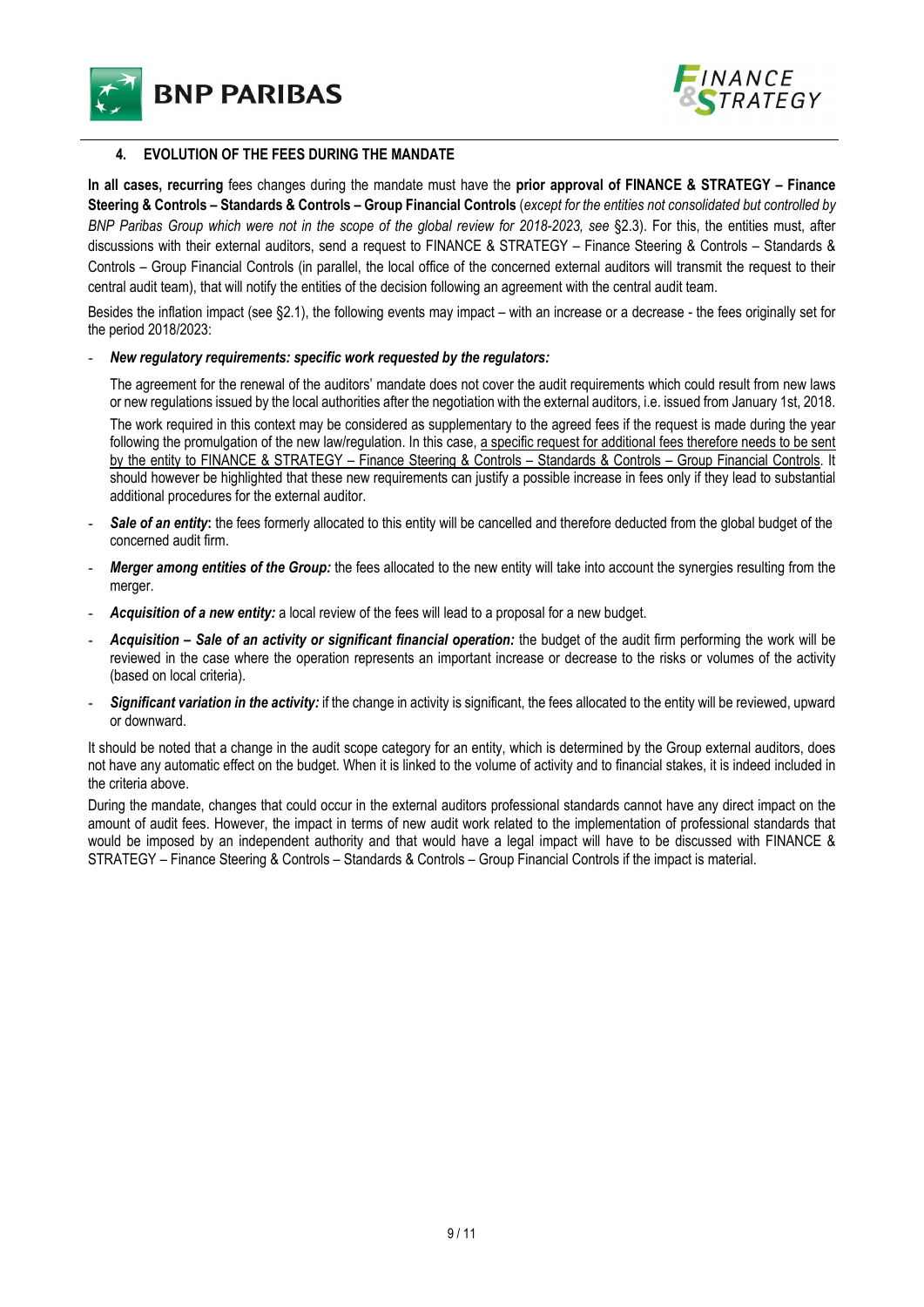



# **5. OTHER PRATICAL INFORMATION REGARDING THE AUDITORS MANDATE**

In addition to the presentation and coordination meetings organized centrally with FINANCE & STRATEGY – Finance Steering & Controls – Standards & Controls – Group Financial Controls and Divisions & Business Lines not detailed in this procedure, the following points have to be respected:

- *Coordination with the entity:* 

Concerning the audit mission, each audit engagement must give rise to exchanges with the local management as well as, for the mutualized platforms, with the management of the related location or region. Notably, main interim works must be planned in advance to allow for an efficient organization with the departments concerned. Main conclusions have to be formalised in a summary discussed with local/regional Finance management.

In particular, the possible weaknesses in the internal control identified during the audit mission should be subject to recommendations to be listed in a specific internal control memorandum. This memorandum must be, prior to its issuance, discussed with the management of the concerned departments and with Finance, and published within the deadline. High Risk recommendations must be subject to a validation by Group Financial Controls - Financial Control, Certification & Audit Affairs team and central audit team prior to their issuance.

- *Deliverables:* 

All the documents (reports, accounts certification…) issued by the external auditors within the Group audit instructions framework have to be written in English and in the official language of the country concerned. This requirement for English document does not cover the detailed documents (e.g.: statutory accounts appendix) issued for local requirements.

The deliverables have to be issued in compliance with the Group audit instructions, respecting the format and the agreed deadlines.

- *Engagement letter:* 

It is the current practice to sign an engagement letter specifying the audit engagement terms. This engagement letter, whose format may differ according to local rules or professional practices, should include the following elements:

- nature and scope of the engagement;
- details regarding the signatories, stakeholders and schedule;
- reminder on information and documents that the entity has to communicate or make available to the external auditors, including if necessary a representation letter;
- information to the management of the conclusions and findings;
- the audit fees for the year as validated by FINANCE & STRATEGY Finance Steering & Controls Standards & Controls Group Financial Controls (with, in case of joint audit, an indicative allocation of the audit work) and the invoicing terms.

These engagement letters should in no case include (except where there is a local requirement or if it corresponds to local practice) any limitation clause such as:

- **·** limitation of compensation in case of litigation;
- limitation of responsibility over time.

According to the countries, the content of the engagement letter can be defined by a regulation. If it is not the case, the content of the engagement letter may require the intervention of the Legal department. In this case, the engagement letter signatory (generally the CFO) is in charge of the final decision on its content.

Finally, the presentation of the engagement letter to the Audit committee, if any, is a good practice.

- *Representation letter* 

l

In France, according to professional standards, the external auditor obtains from the General Management the statements deemed necessary within the context of its engagement<sup>5</sup>.

Abroad, local professional standards tackle the issue. The entities should ensure that the content of the representation letter focus on the necessary statements without being extended to issues linked to reliability of the accounts for which auditors have the necessary objective elements to form their opinion.

 5 The representation letter template is reviewed with FINANCE & STRATEGY – Finance Steering & Controls – Standards & Controls – Group Financial Controls. A template for the French subsidiaries is available with F&S-FS&C-S&C-GFC.